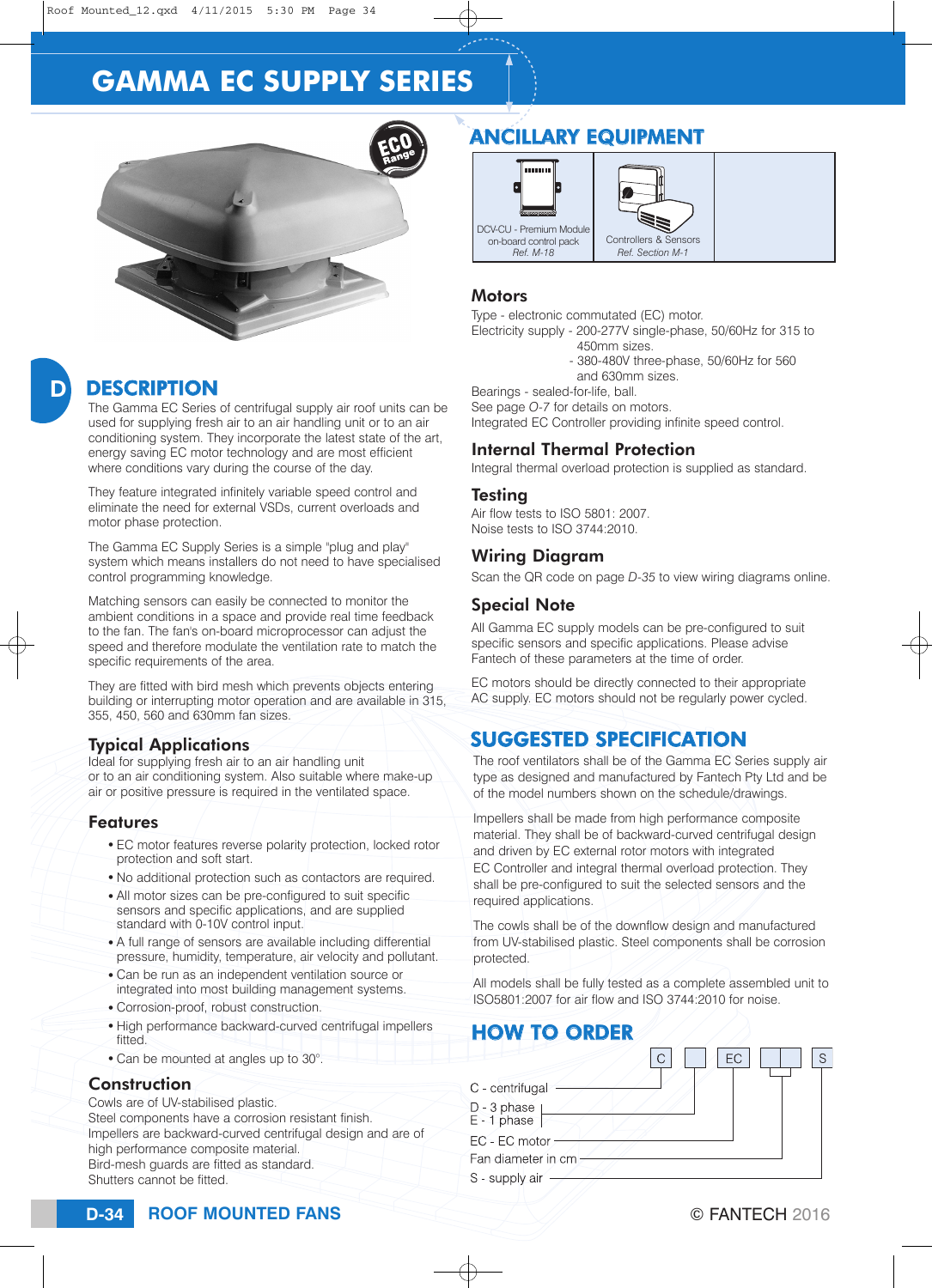# **GAMMA EC SUPPLY SERIES**

## TECHNICAL DATA

| <b>Model</b><br>CDECS | Percentage<br>of full speed | *Max.<br>Fan<br><b>Speed</b> | Air flow<br>@ 0Pa | Avg. dB(A) | CEEC 1ph.                |                                                                                                                                                                                                                                                                                                                                                                                                                                                        | CDEC 3ph       |                          |
|-----------------------|-----------------------------|------------------------------|-------------------|------------|--------------------------|--------------------------------------------------------------------------------------------------------------------------------------------------------------------------------------------------------------------------------------------------------------------------------------------------------------------------------------------------------------------------------------------------------------------------------------------------------|----------------|--------------------------|
| CEECS                 | (%)                         | r/s                          | $m^3/s$           | @ 3m       | kW                       |                                                                                                                                                                                                                                                                                                                                                                                                                                                        | kW             | <b>Amps</b>              |
|                       | 100                         | 34                           | 0.58              | 57         | 0.35                     |                                                                                                                                                                                                                                                                                                                                                                                                                                                        |                | $\overline{a}$           |
|                       | 80                          | 27                           | 0.46              | 52         | 0.18                     |                                                                                                                                                                                                                                                                                                                                                                                                                                                        | $\overline{a}$ | $\overline{\phantom{a}}$ |
| 31                    | 60                          | 20                           | 0.34              | 45         | 0.09                     | 0.48                                                                                                                                                                                                                                                                                                                                                                                                                                                   |                | $\overline{a}$           |
|                       | 40                          | 13                           | 0.22              | 35         | 0.03                     | 0.22                                                                                                                                                                                                                                                                                                                                                                                                                                                   | $\overline{a}$ | $\overline{\phantom{0}}$ |
|                       | 20                          | $\overline{7}$               | 0.11              | 19         | 0.01                     | <b>Amps</b><br>1.70<br>$\overline{a}$<br>0.95<br>0.13<br>$\overline{a}$<br>1.50<br>$\overline{a}$<br>0.80<br>$\overline{\phantom{a}}$<br>0.41<br>$\overline{a}$<br>0.19<br>0.12<br>$\overline{\phantom{a}}$<br>2.90<br>$\overline{a}$<br>1.80<br>$\overline{a}$<br>0.84<br>$\overline{a}$<br>0.55<br>$\overline{a}$<br>0.34<br>$\overline{a}$<br>$\overline{a}$<br>$\overline{\phantom{a}}$<br>$\bar{\phantom{a}}$<br>$\overline{a}$<br>$\overline{a}$ |                | $\overline{\phantom{0}}$ |
|                       | 100                         | 27                           | 0.73              | 55         | 0.28                     |                                                                                                                                                                                                                                                                                                                                                                                                                                                        |                | $\overline{\phantom{0}}$ |
|                       | 80                          | 21                           | 0.58              | 51         | 0.14                     |                                                                                                                                                                                                                                                                                                                                                                                                                                                        |                | $\overline{\phantom{m}}$ |
| 35<br>45              | 60                          | 16                           | 0.42              | 45         | 0.07                     |                                                                                                                                                                                                                                                                                                                                                                                                                                                        |                | $\overline{a}$           |
|                       | 40                          | 11                           | 0.29              | 37         | 0.03                     |                                                                                                                                                                                                                                                                                                                                                                                                                                                        |                | $\overline{a}$           |
|                       | 20                          | 5                            | 0.15              | 23         | 0.01                     |                                                                                                                                                                                                                                                                                                                                                                                                                                                        |                | $\overline{\phantom{0}}$ |
|                       | 100                         | 24                           | 1.46              | 56         | 0.68                     |                                                                                                                                                                                                                                                                                                                                                                                                                                                        |                | $\overline{a}$           |
|                       | 80                          | 19                           | 1.17              | 52         | 0.36                     |                                                                                                                                                                                                                                                                                                                                                                                                                                                        |                | $\overline{a}$           |
|                       | 60                          | 14                           | 0.87              | 46         | 0.17                     |                                                                                                                                                                                                                                                                                                                                                                                                                                                        |                | $\overline{\phantom{0}}$ |
|                       | 40                          | $10$                         | 0.57              | 37         | 0.06                     |                                                                                                                                                                                                                                                                                                                                                                                                                                                        |                | $\overline{a}$           |
|                       | 20                          | 5                            | 0.28              | 22         | 0.02                     |                                                                                                                                                                                                                                                                                                                                                                                                                                                        |                | $\overline{\phantom{a}}$ |
|                       | 100                         | 21                           | 2.45              | 59         |                          |                                                                                                                                                                                                                                                                                                                                                                                                                                                        | 1.14           | 2.30                     |
|                       | 80                          | 16                           | 1.95              | 56         |                          |                                                                                                                                                                                                                                                                                                                                                                                                                                                        | 0.59           | 1.30                     |
| 56                    | 60                          | 12                           | 1.47              | 51         | $\overline{\phantom{0}}$ |                                                                                                                                                                                                                                                                                                                                                                                                                                                        | 0.27           | 0.72                     |
|                       | 40                          | 8                            | 0.98              | 45         |                          |                                                                                                                                                                                                                                                                                                                                                                                                                                                        | 0.09           | 0.36                     |
|                       | 20                          | 4                            | 0.49              | 34         | $\overline{a}$           |                                                                                                                                                                                                                                                                                                                                                                                                                                                        | 0.02           | 0.20                     |
|                       | 100                         | 21                           | 3.36              | 63         | $\overline{a}$           | $\overline{\phantom{a}}$                                                                                                                                                                                                                                                                                                                                                                                                                               | 1.95           | 4.00                     |
|                       | 80                          | 16                           | 2.69              | 59         | $\overline{a}$           | $\overline{a}$                                                                                                                                                                                                                                                                                                                                                                                                                                         | 0.99           | 2.00                     |
| 63                    | 60                          | 12                           | 2.01              | 55         | $\overline{a}$           | $\overline{a}$                                                                                                                                                                                                                                                                                                                                                                                                                                         | 0.44           | 1.00                     |
|                       | 40                          | 8                            | 1.34              | 49         |                          | $\overline{a}$                                                                                                                                                                                                                                                                                                                                                                                                                                         | 0.14           | 0.52                     |
|                       | 20                          | $\overline{4}$               | 0.67              | 38         | $\overline{\phantom{0}}$ | $\overline{\phantom{0}}$                                                                                                                                                                                                                                                                                                                                                                                                                               | 0.03           | 0.25                     |

\* The fan will maintain the set speed whether run on 50 or 60Hz supply.

## DIMENSIONS



| <b>Model</b><br><b>Number</b><br>CDEC | Dimensions, mm |      |     |      |    | Approx.<br>weight | Approx.<br>volume |
|---------------------------------------|----------------|------|-----|------|----|-------------------|-------------------|
| CEEC                                  | A⊓             | Bп   | С   | Dп   | Е  | kg.               | ${\sf m}^3$       |
| 31.S                                  | 480            | 580  | 420 | 670  | 50 | 13                | 0.23              |
| 35.S                                  | 590            | 690  | 535 | 890  | 50 | 17                | 0.50              |
| 45.S                                  | 740            | 840  | 670 | 1180 | 90 | 30                | 1.10              |
| 56.S                                  | 805            | 905  | 690 | 1395 | 50 | 65                | 1.60              |
| 63.S                                  | 1040           | 1140 | 950 | 1640 | 50 | 90                | 3.00              |

*Scan the QR Code to view wiring diagrams or more information online.*